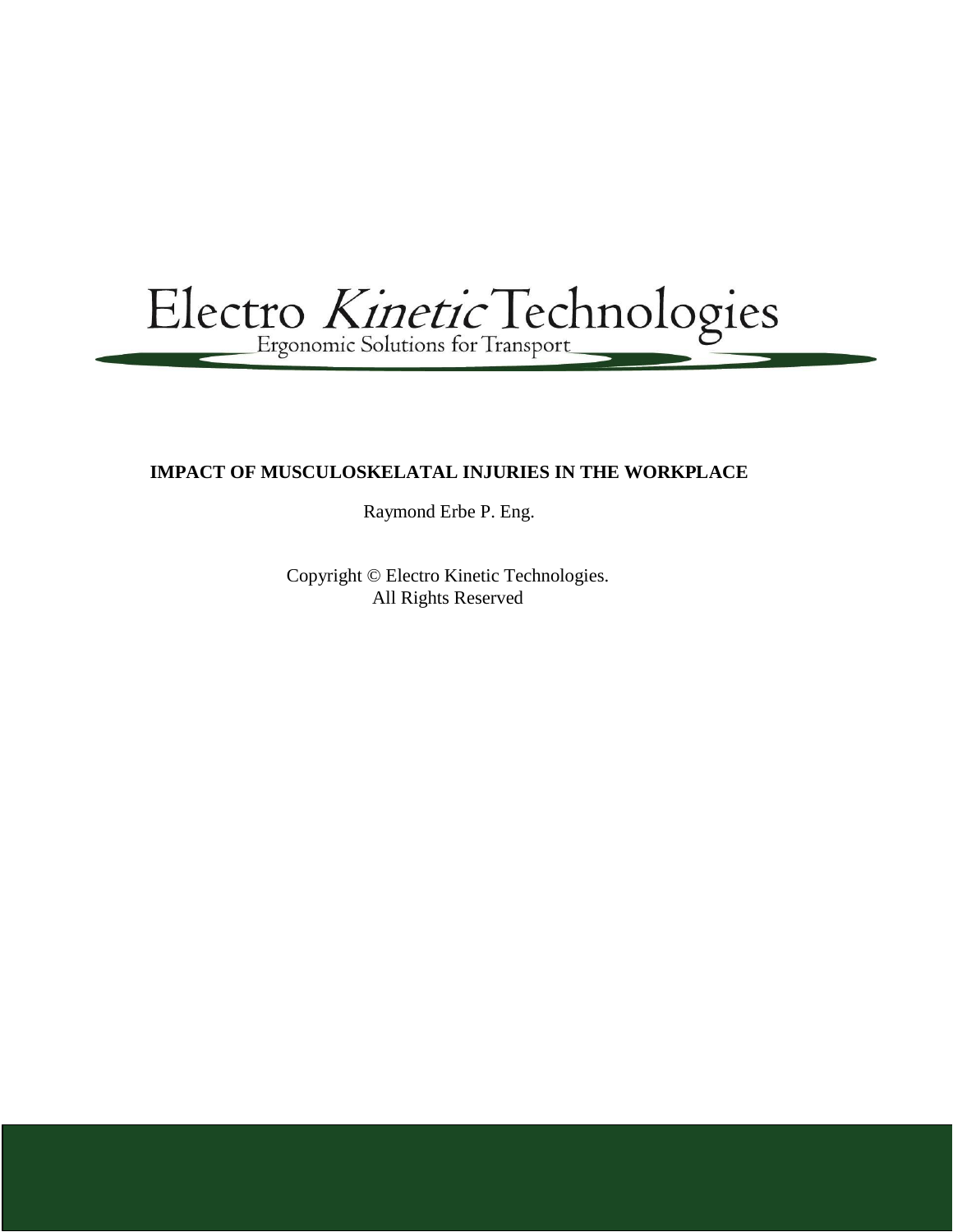## **What are Musculoskeletal Disorders?**

Musculoskeletal Disorders or MSD, are injuries and disorders that affect the human body's movement or musculoskeletal system, muscles, tendons, ligaments, nerves, discs, or blood vessels. An injury occurs when the applied load on the body exceeds the failure tolerance or strength of the supporting tissue. Common musculoskeletal disorders include;

- **Sprains**
- **Strains**
- Tendonitis
- Arthritis
- Carpal Tunnel

When a musculoskeletal disorder is caused by or is associated with work, it is usually referred to as a work related musculoskeletal disorder or WRMSD. The risk factors contributing to WRMSD can be defined as the actions in the workplace that may cause or aggravate a MSD such as;

- Forceful Exertion
- Awkward Posture
- Repetitive Motion
- Exposure to Extreme Environmental Conditions, heat, cold, humidity or vibration.

## **What Causes Musculoskeletal Disorders?**

The obvious cause of a musculoskeletal injury is the result of the body sustaining a very high load that leads to damage of the supporting tissue. An example of this would be a person tries to move or lift an extremely heavy load that exceeds the capacity of the supporting tissue within the arms, shoulders, legs, or back. However a more likely scenario for an injury comes from accumulated trauma over time, produced by either a repetitive application of a relatively low load or the application of a sustained load for a long duration.



Time

## **How Can Musculoskeletal Disorders be prevented in the Workplace?**

Companies in the United States often set standards so that 75% of the female population and 99% of the male population can safely perform a manual (push, pull or lift) task. Studies conducted by Liberty Mutual Group Loss Prevention Organization have shown that two-thirds of low back claims can be prevented if the tasks are designed to accommodate at least 75% of the female work population. To this end, Liberty Mutual developed tables, based on research conducted by Drs. Stover Snook and Vincent Ciriello at the Liberty Mutual Research Institute for Safety.

The following data is a useful subset of the Liberty Mutual Tables for push, pull and lifting limits so that 75% of the female population can safely perform the tasks. The complete tables should be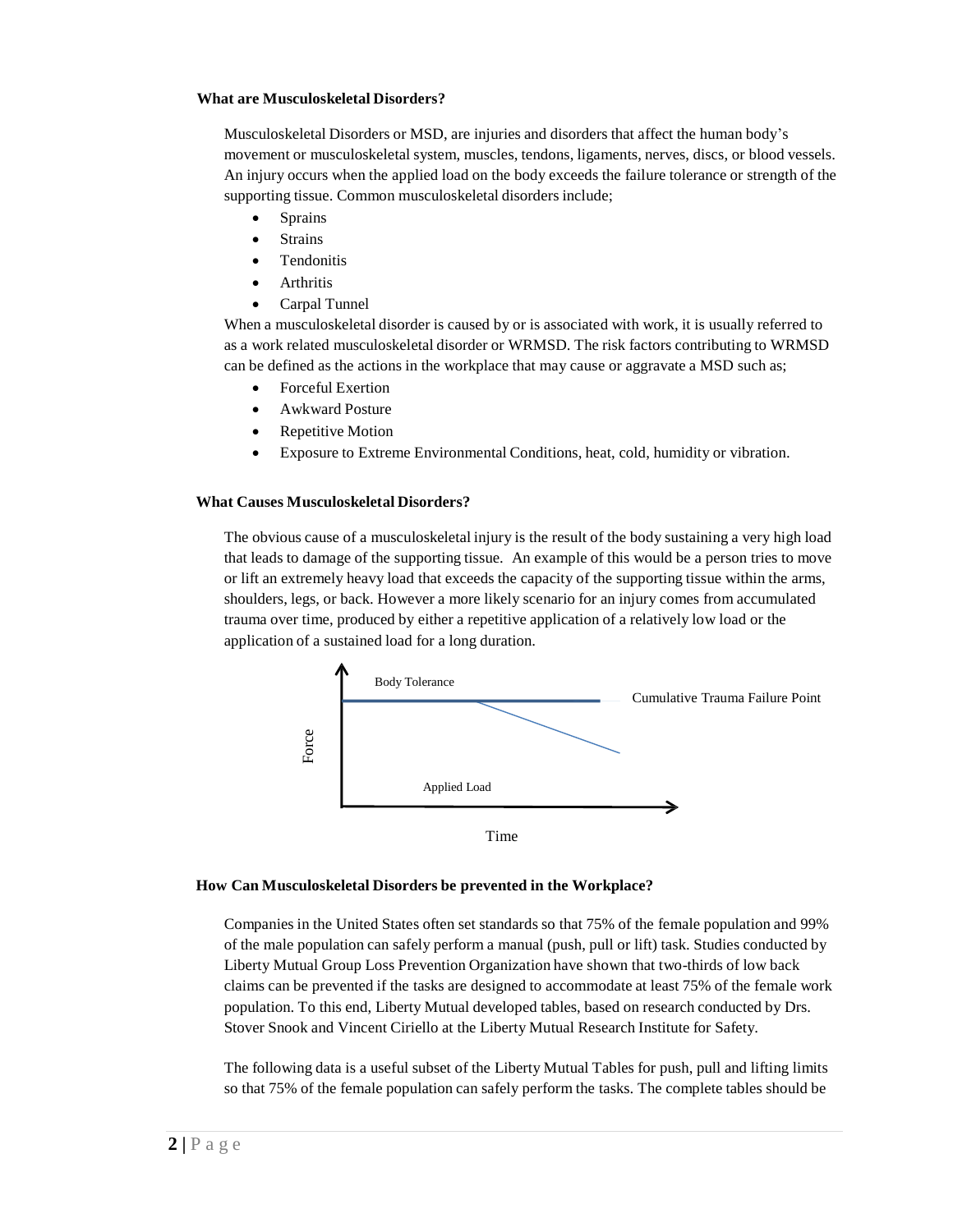consulted if more conservative standards are deemed necessary. Using these Tables effectively requires basic level training in ergonomics and manual handling task analysis and evaluation. Once the analysis and evaluation of the actual task has been completed, these Tables can provide the necessary guidelines to help identify which tasks are being performed within safe limits and which tasks require a redesign of the equipment.

## **Definitions**

- *Initial Force*; The initial force to take a body at rest and initiate movement. In the case of a manual cart, the cart starts off at rest. A person will then exert a force to get the cart moving. This force is the initial force.
- **Sustaining Force**; Once the body is moving, the sustaining force is the force required to keep the body moving at the same speed. The sustaining force is always lower than the initial force assuming the cart is moved on the same level surface and floor texture.
- *Frequency*; How often a person will initiate the action, pull, push or lift. In the case of these Tables, there are figures for frequency at once every, 30 seconds, 1 minute, 5 minutes, 30 minutes and 8 hours. Maximum force levels are less if the frequency is higher, once every 30 seconds versus once every 8 hours.
- *Hand Distance*; During a lifting task, this is the distance between the person's body and their hands when grasping the load. As this distance increases, the safe weight limit decreases.
- *Lifting Distance*; During a lifting task, this is the distance that the load will be moved vertically.
- *Hand Height*; During pushing or pulling task, this the distance between the floor and the handle of the cart.

# *Lifting Tasks*

## **Lifting Task (Object Weight in Pounds) Ending Height Less than 28" from Floor**

|                 |                       | <b>Hand Distance Away from Body</b> |               |     |     |                 |      |           |     |           |           |      |    |    |     |
|-----------------|-----------------------|-------------------------------------|---------------|-----|-----|-----------------|------|-----------|-----|-----------|-----------|------|----|----|-----|
|                 | 10 inches<br>7 inches |                                     |               |     |     |                 |      |           |     | 15 inches |           |      |    |    |     |
| Lifting         |                       |                                     | Frequency     |     |     |                 |      | Frequency |     |           | Frequency |      |    |    |     |
| <b>Distance</b> | 15 s                  | 30 s                                | $\pm$ m       | 5 m | 8 h | 15 <sub>s</sub> | 30 s | 1 m       | 5 m | 8 h       | 15s       | 30 s | m  | m  | 8 h |
| 28"             | $\bigcap$ 1<br>ΖI     | 21                                  | 22            | 24  | 37  | 18              | 18   | 19        | າ 1 | 32        |           | 14   |    | 16 | 25  |
| 20              | $\cap$<br>∸           | 23                                  | 26            | 29  | 42  | 19              | 20   | 23        | 25  | 38        | 14        |      |    | 19 | 29  |
| 10"             | 25                    | 26                                  | $\mathcal{L}$ | 29  | 44  | 20              | 22   | 23        | 26  | 39        | 16        |      | 18 | 20 | 32  |

## **Lifting Task (Object Weight in Pounds) Ending Height Greater than 28", Less than 53"from Floor**

|                 |                          | <b>Hand Distance Away from Body</b> |                       |         |           |      |                 |           |         |     |                               |                  |    |    |     |
|-----------------|--------------------------|-------------------------------------|-----------------------|---------|-----------|------|-----------------|-----------|---------|-----|-------------------------------|------------------|----|----|-----|
|                 |                          |                                     | 10 inches<br>7 inches |         |           |      |                 |           |         |     | 15 inches                     |                  |    |    |     |
| Lifting         |                          |                                     | Frequency             |         |           |      |                 | Frequency |         |     | Frequency                     |                  |    |    |     |
| <b>Distance</b> | 15 s                     | 30 s                                | 1 m                   | 5 m     | 8 h       | 15 s | 30 <sub>s</sub> | m         | 5 m     | 8 h | 15 <sub>s</sub>               | 30 s             | m  | эm | 8 h |
| 30"             | $\overline{\phantom{a}}$ | 19                                  | 21                    | 23      | 29        | 5    | ຳ               | 18        | 20      | 26  | $1^{\circ}$<br>$\overline{ }$ | $\sqrt{2}$<br>IJ | 14 | 15 | 20  |
| $20^{\circ}$    | ∠⊥                       | 21                                  | 23                    | 25      | 32        | 18   | 19              | 20        | າາ<br>∸ | 29  | 14                            | 15               | 16 |    | 22  |
| 10"             | ⌒ ·                      | າາ                                  | 26                    | רר<br>∠ | 35<br>ر ر | 18   | 20              | $\sim$    | 24      | ⌒.  | 14                            | L)               |    | 19 | 24  |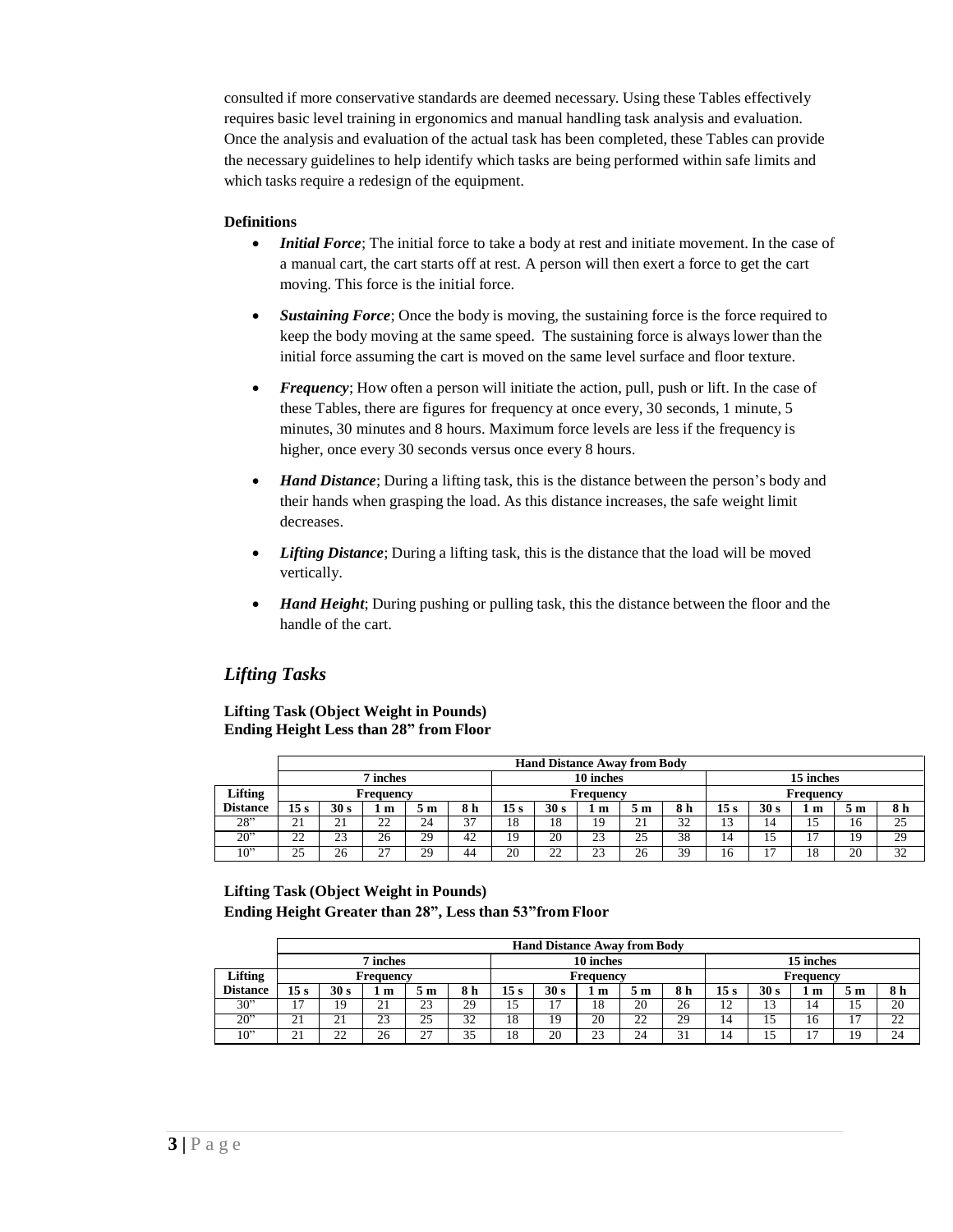## **Lifting Task (Object Weight in Pounds) Ending Height Greater than 53" from Floor**

|                 |                       | <b>Hand Distance Away from Body</b> |           |     |     |                 |           |           |           |     |                 |                |                |     |                   |
|-----------------|-----------------------|-------------------------------------|-----------|-----|-----|-----------------|-----------|-----------|-----------|-----|-----------------|----------------|----------------|-----|-------------------|
|                 | 10 inches<br>7 inches |                                     |           |     |     |                 |           | 15 inches |           |     |                 |                |                |     |                   |
| <b>Lifting</b>  |                       |                                     | Frequency |     |     |                 | Frequency |           |           |     |                 | Frequency      |                |     |                   |
| <b>Distance</b> | 15 s                  | 30 s                                | l m       | 5 m | 8 h | 15 <sub>s</sub> | 30 s      | m         | эm        | 8 h | 15 <sub>s</sub> | 30 s           | 1 m            | 5 m | 8 h               |
| 30"             | 10                    | 16                                  | 18        | 19  | 25  | 13              | 14        | 16        |           | 22  | 10              |                | $\overline{ }$ | 13  | 17                |
| 20"             | 18                    | 18                                  | 20        | 24  | ົ   | 16              | 16        | 18        | 19        | 24  | 12              | . .            | 14             |     | 19                |
| 10"             | 18                    | 19                                  | 22        | 24  | 30  | 16              | - י       | 19        | $^{\sim}$ | 27  | 12              | 1 <sub>2</sub> |                | 16  | $\bigcap$ 1<br>∠⊥ |

#### **How Can We Translate These Lifting Tables into My Workplace?**

Most of us can understand and can relate to how to measure weight. After all weight is nothing more than the measurement of earth's gravitation pull on an object and is measured throughout the world by using a scale where the magnitude of this force is measured in either pounds (US) or grams (metric). Therefore in order to find out whether the object that you are lifting exceeds the guidelines shown in the above lifting tables, you merely need to weigh the object on a scale.

Once you have determined the objects weight, you need to review how the object is being moved in order to determine whether you are safely performing the lift. Following are some general guidelines that can also be used to evaluate your situation.

- The more frequent the lift, the less weight should be moved. You can see this in all of the above tables. The safe weight limit goes up as you move from left to right in the table.
- A person's "power area" is located between the knee to waist and out to 7" away from the body. This is area where a person can lift the most weight safely.
- A person's "weakest area" is located above their shoulders. This is the area where a person can lift the least amount of weight safely.
- The farther the lift is away from the body, the safe weight limit decreases.



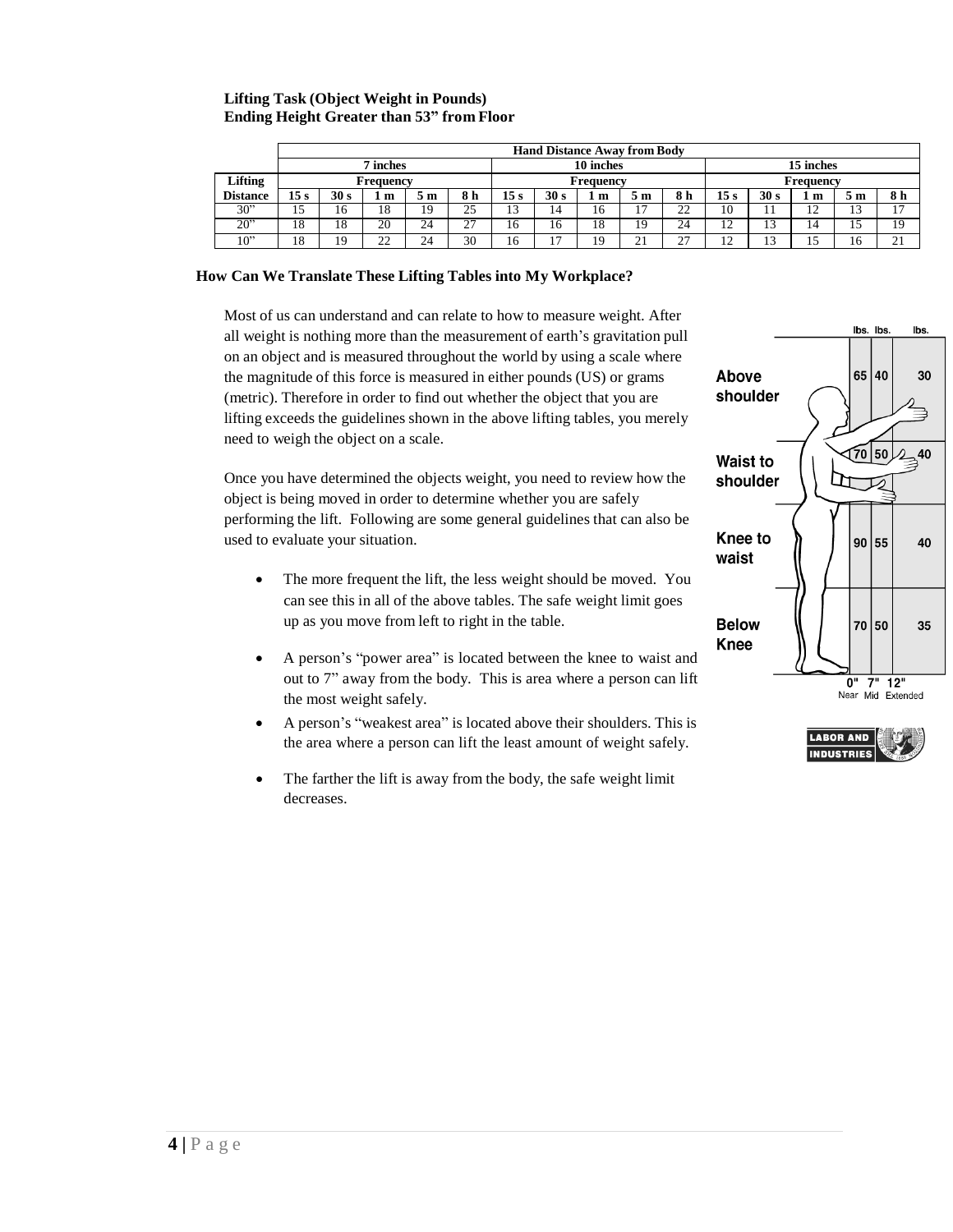# *Pulling & Pushing Tasks*

**Pulling Task (Initial Force in Pounds)**

|                    | <b>Frequency</b> |        |           |            |         |  |  |  |  |  |  |
|--------------------|------------------|--------|-----------|------------|---------|--|--|--|--|--|--|
| <b>Hand Height</b> | 30 seconds       | minute | 5 minutes | 30 minutes | 8 hours |  |  |  |  |  |  |
| 53"                | 42               | 44     |           | ے ب        |         |  |  |  |  |  |  |
| 35"                | 43               | 40     | ر ر       | ی ر        |         |  |  |  |  |  |  |
| າາ"<br>--          | 40               | 49     | эb        | Зč         |         |  |  |  |  |  |  |

**Pulling Task (Sustained Force in Pounds)**

|          |                    | <b>PULLING DISTANCE</b> |                      |                 |           |      |              |           |                 |     |                          |                         |                  |                 |     |
|----------|--------------------|-------------------------|----------------------|-----------------|-----------|------|--------------|-----------|-----------------|-----|--------------------------|-------------------------|------------------|-----------------|-----|
|          | 25 feet<br>7 feet  |                         |                      |                 |           |      |              |           | 50 feet         |     |                          |                         |                  |                 |     |
| Hand     |                    |                         | Frequency            |                 |           |      |              | Frequency |                 |     |                          | Frequency               |                  |                 |     |
| Height   | 30 <sub>s</sub>    | 1 m                     | 5 m                  | 30 <sub>m</sub> | 8 h       | 30 s | m            | эm        | 30 <sub>m</sub> | 8 h | 30 s                     | m                       | 5 <sub>m</sub>   | 30 <sub>m</sub> | 8 h |
| 53"      | 28                 | 29                      | $\sim$<br>≺ ≺<br>ر ر | 35<br>ر ر       | 44        | 24   | 26           | 29        | 21<br>- 1       | 38  | $\overline{\phantom{a}}$ | $\bigcap$ 1<br><u>_</u> | 25               | 26              | 32  |
| 35"      | $\sim$<br><u>_</u> | 28                      | 32                   | 34              | 42        | 23   | 25           | 28        | 30              | 37  |                          | ⌒<br>"                  | 24               | 25              | 32  |
| 22<br>∠∠ | 25                 | 26                      | 29                   | 32              | 30<br>J . | ∼.   | $\sim$<br>23 | 26        | 28              | 34  | 16                       |                         | ົາ 1<br><u>.</u> | 23              | 28  |

**Pushing Task (Initial Force in Pounds)**

| <b>Hand Height</b> | <b>Frequency</b> |        |           |            |         |  |  |  |  |  |  |
|--------------------|------------------|--------|-----------|------------|---------|--|--|--|--|--|--|
|                    | 30 seconds       | minute | 5 minutes | 30 minutes | 8 hours |  |  |  |  |  |  |
| 53"                | 44               |        | ے ر       | ت ب        |         |  |  |  |  |  |  |
| 35"                |                  |        | ے ر       | ت ب        |         |  |  |  |  |  |  |
| າານ<br>--          |                  |        |           | 44         | 40      |  |  |  |  |  |  |

**Pushing Task (Sustained Force in Pounds)**

|                           |                    | <b>PUSHING DISTANCE</b> |           |                 |             |                     |                     |           |                 |                      |         |    |                  |                     |     |
|---------------------------|--------------------|-------------------------|-----------|-----------------|-------------|---------------------|---------------------|-----------|-----------------|----------------------|---------|----|------------------|---------------------|-----|
|                           |                    |                         | 7 feet    | 25 feet         |             |                     |                     |           |                 |                      | 50 feet |    |                  |                     |     |
| Hand                      |                    |                         | Frequency |                 |             |                     | Frequency           |           |                 |                      |         |    | Frequency        |                     |     |
| Height                    | 30 s               | m                       | m         | 30 <sub>m</sub> | 8 h         | 30 s                | ե m                 | ∖ m       | 30 <sub>m</sub> | 8 h                  | 30 s    | m  | эm               | 30 <sub>m</sub>     | 8 h |
| 53"                       | $\sim$<br><u>_</u> | 30                      | 34        | $\sim$<br>ັ     | 45          | າາ<br>∸             | $\mathcal{L}$<br>23 | 26        | 28              | 34                   |         |    | ر پ              | $\mathcal{L}$<br>23 | 29  |
| 35"                       | 25                 | 28                      | 32<br>ے ر | 34              | 42          | $\gamma\gamma$<br>∸ | 24                  | 27<br>، ڪ | 29              | 36                   | 16      | 20 | 23               | 24                  | 30  |
| $\cap$ <sup>2</sup><br>∠∠ | $\cap$<br>∸        | $\sim$<br>25            | 28        | 30              | $\sim$<br>◡ | <u>، ،</u>          | $\mathbf{A}$<br>∠∠  | 25        | $\sim$<br>∠     | $\sim$<br>≺ ⊣<br>ر ر | 16      |    | ົາ 1<br><u>.</u> | $\cap$<br>∸         | 28  |

## **How Can We Translate These Push/Pull Tables into My Workplace?**

Determining the push/pull forces involved in moving an object is not as straight forward as measuring its weight. Although weight certainly has a factor, the friction forces between the object being moved and the surface determines how much force it will take to move the object. That is why the same object will be easier to move across ice as opposed to a gravel road. Same object, same weight, but the force required to push or pull it on ice is much less.

To measure the rolling friction force of a cart, we can use the same tool that we used to measure the weight of an object, the scale or strain gauge. Note that this procedure will provide you with the pulling force however the pushing force will be equivalent given the same set of test parameters. The highest forces will be when the equipment is at rest and the casters are aligned 90 degrees away from the direction of motion as shown below.

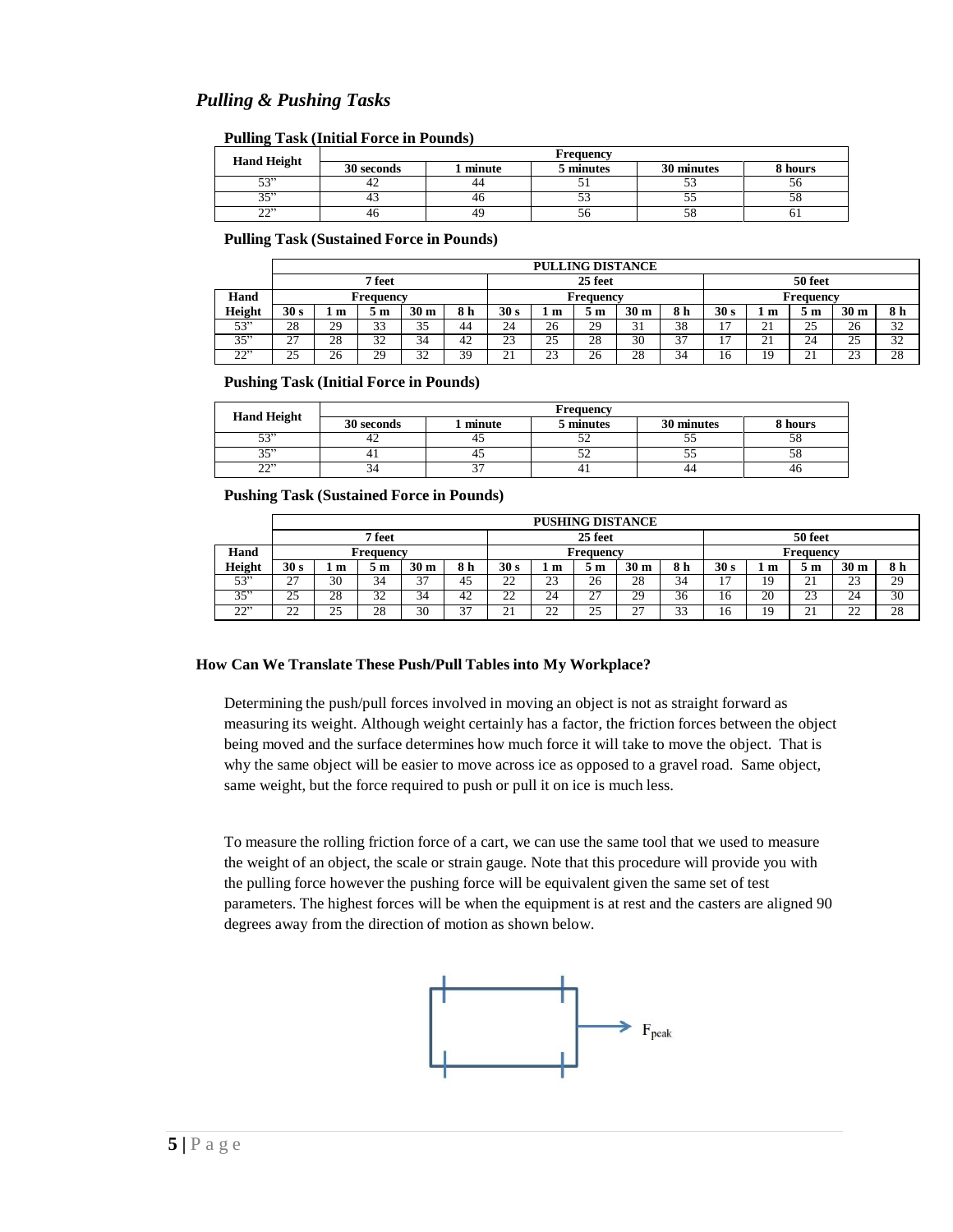If the equipment only has swivel caster on one end, then only rotate these. Attach the strain gauge to the equipment and start pulling. As you pull you will see the force go up on the strain gauge read out until the equipment starts moving at which point the force on the display will go down. Note the highest level of force displayed. Repeat the test 3 to 5 times to get a good average. You now have measured the peak or initial force to move the cart.

After you have completed the peak force measurements you are ready to measure the sustained force. Again with the strain gauge attached pull the equipment, however now you want to keep the equipment moving at a constant speed. In this case the casters will be aligned as shown below.



After you have gone about 10 feet you will notice that the force on the strain gauge stays reasonably constant. Note the force displayed. Repeat the test 3 to 5 times to get a good average. You now have measured the sustained force.

After you have determined the initial and sustained you need to review how the object is being moved in order to determine whether you are safely performing the operation. Following are some general guidelines that can also be used to evaluate your situation.

- The more frequent the movement, the less weight should be moved. You can see this in all of the above tables. The safe weight limit goes up as you move from left to right in the table.
- Inclines either going down or up, have a dramatic impact on level of force required to move a cart. If your situation has inclines, be sure to take the measurements on the incline as well.
- Floor materials. In general, carts moving on a cart surface require less force than a softer surface. Concrete easier than carpeting as an example.
- Wheel and casters impact the force required to move a cart. Some areas of impact include;
	- o Diameter, small diameter wheels take more force.
	- o Material
	- o Bearing technology
	- o Physical damage
- Floor materials. In general, carts moving on a cart surface require less force than a softer surface. Concrete easier than carpet
- Although there are known industry wide numerical standards defining the maximum weight that can be safely moved manually, some companies have begun to define recommended standards. For themselves. One such study was conducted by the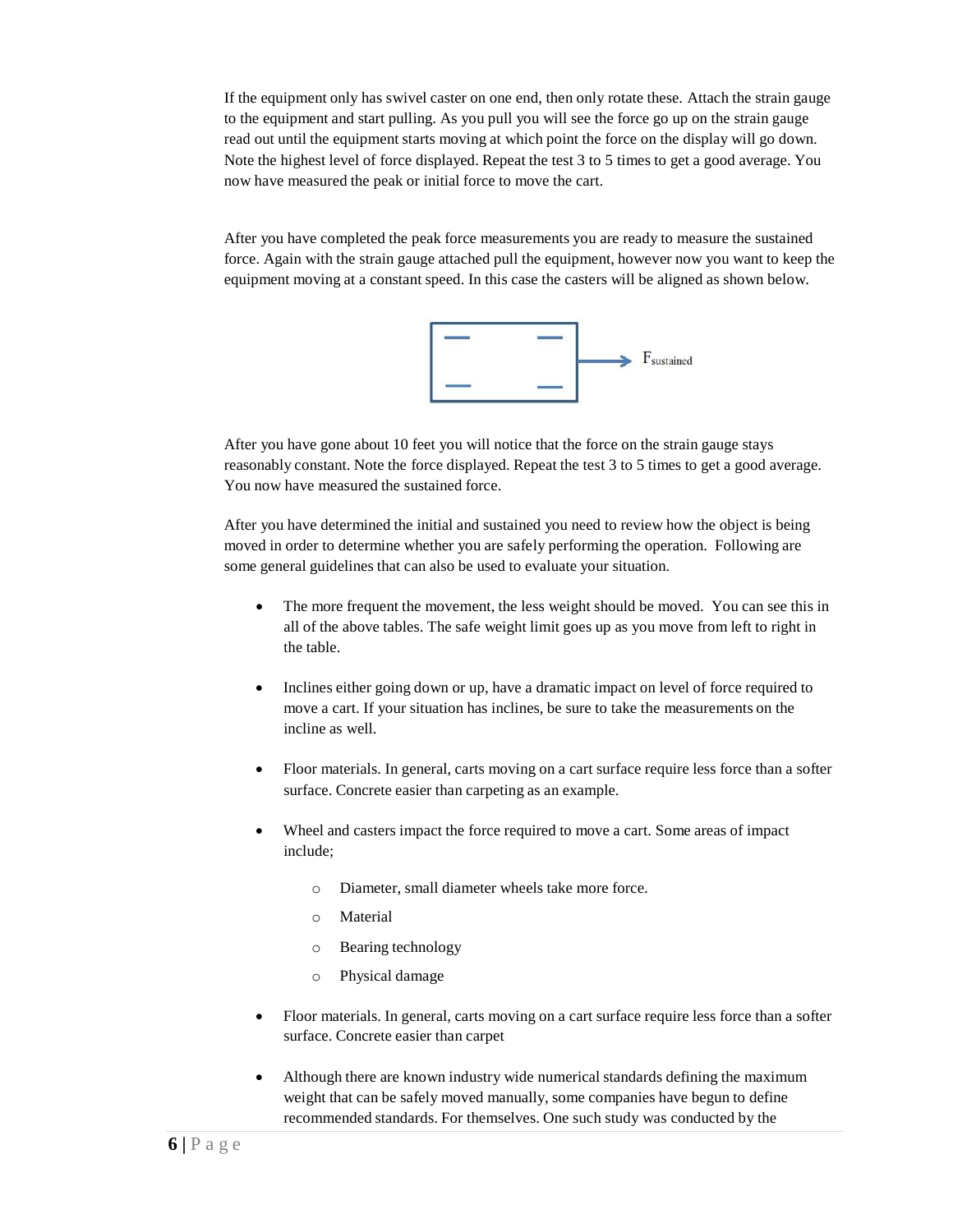Ergonomics Group of Eastman Kodak that resulted in the following general recommendations.

- o Payloads on 2-wheeled carts should not exceed 250 pounds
- o Payloads on 3 and 4-wheeled carts should not exceed 500 pounds
- o Payloads on hand pallet trucks should not exceed 1500 pounds.

## **How Much Does a MusculoskeletalInjury Cost?**

It is estimated that over 40 million people age 45 and older in the United States have some form of musculoskeletal condition. With an aging workforce and increases in healthcare costs, the number of people who will become injured and the costs associated with treating them will no doubt increase. According to Liberty Mutual the largest workers compensation insurance provider in the United States, overexertion, lifting, pushing, pulling, holding, carrying or throwing an object, costs employers \$13.4 billion every year.

Statistics compiled by the U.S. Department of Labor for 2011 reported 1,181,290 occupational injuries requiring days away from work to recuperate. Of this total, 387,820 or 33 percent were directly related to a musculoskeletal disorder. Further, musculoskeletal injuries had an overall incident rate, cases per 10,000 full-time workers, of 38.5 and 11 median days away from work for each case.

OSHA breaks down the costs of any injuries into direct and indirect costs. Although direct costs are paid by worker's compensation insurance, employers pay premiums based on their safety performance records. When their safety records decline, their premiums go up to reflect this performance.

OHSA defines indirect costs to include;

- Wages paid to an injured work for absences not covered by workers' compensation.
- Wages related to time lost through work stoppage associated with the worker injury.
- Overtime costs necessitated by the injury.
- Administrative time spent by supervisors, safety personnel, and clerical workers after an injury.
- Training costs for a replacement worker.
- Lost productivity related to work rescheduling, new employee learning curves and accommodation of injured employees.
- Clean-up, repair and replacement costs of damaged material, machinery and property.

Indirect costs not included by OSHA estimates but may factor into total indicate costs;

- Cost of OSHA fines and associated legal action.
- $\bullet$  $3<sup>rd</sup>$  party liability and legal costs.
- Worker pain and suffering
- Loss of good will from bad publicity.

The average claim costs within the OSHA report were provided by the National Council on Compensation Insurance, Inc. (NCCI). The information in the report reflects the average cost of a lost time workers' compensation insurance claims from unit statistical reports submitted to NCCI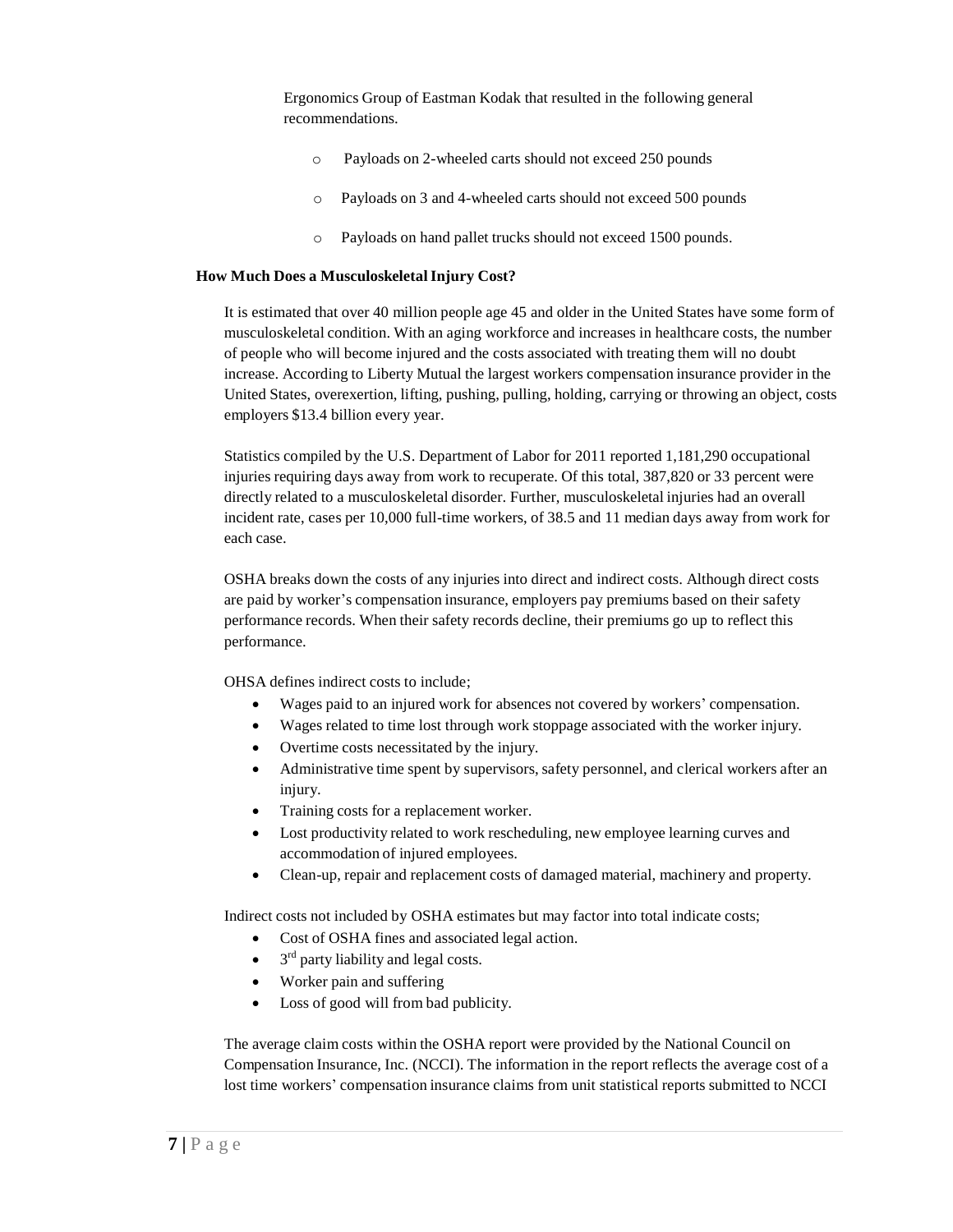for policy years 2007-2009. Direct costs associated with MSD type injuries include hernia \$23,083, sprain \$28,338 and strain \$32,319.

In the OSHA report, the indirect cost estimates are taken from the Business Roundtable publication, Improving Construction Safety Performance, and are based on a study conducted by the Stanford University Department of Civil Engineering. In this study they concluded that the indirect costs for this level of injury could be 1.1 times the direct cost. Compiling this data provides the following estimates for total costs by injury.

| <b>Type of Injury</b> | <b>Direct Cost</b> | <b>Indirect Cost</b> | <b>Total Cost</b> |
|-----------------------|--------------------|----------------------|-------------------|
| Hernia                | \$23.083           | \$25,391             | \$48,474          |
| Sprain                | \$28.338           | \$31.171             | \$59,509          |
| Strain                | \$32,319           | \$35.550             | \$67,869          |

These statistics indicate that a musculoskeletal work related injury can cost an employer anywhere from \$48,000 to \$67,000 for each incident.

## **How Am I Impacted by these Injury Costs?**

The cost of workers' compensation insurance is determined by the workers' compensation board in each state. Although base rates vary slightly from state-to-state, the basic process each state uses to calculate base rates is similar and is based on size of payroll, classification of company and jobs and experience modification rate (EMR).

The EMR is used to adjust premiums based on 3 years of injury losses. If your EMR is 1.0 you have losses that are average to other companies within your peer group. If your EMR is higher than 1.0, your injury record is higher, if less than 1.0 it is lower. Based on your EMR, your annual premium is then adjusted accordingly. Let's look at an example.

| <b>Annual Payroll:</b> | \$7,000,000        |
|------------------------|--------------------|
| Premium:               | \$230,000 per year |
| Weight:                | .24                |

## **Existing Compensation Experience Rating**

|          | <b>Primary Losses</b> | <b>Stabilizing Value</b> | Ratable Excess | Totals    |
|----------|-----------------------|--------------------------|----------------|-----------|
| Actual   | \$100,665             | \$210,534                | \$18,259       | \$329,458 |
| Expected | \$68,233              | \$210,534                | \$51,800       | \$330,567 |

Based on this data the company's EMR is \$329,458/\$330,567 or 1.0

The company's workers compensation premium \$230,000 when multiplied by the EMR, 1.0, would result in no adjustment, up or down in the annual insurance premium.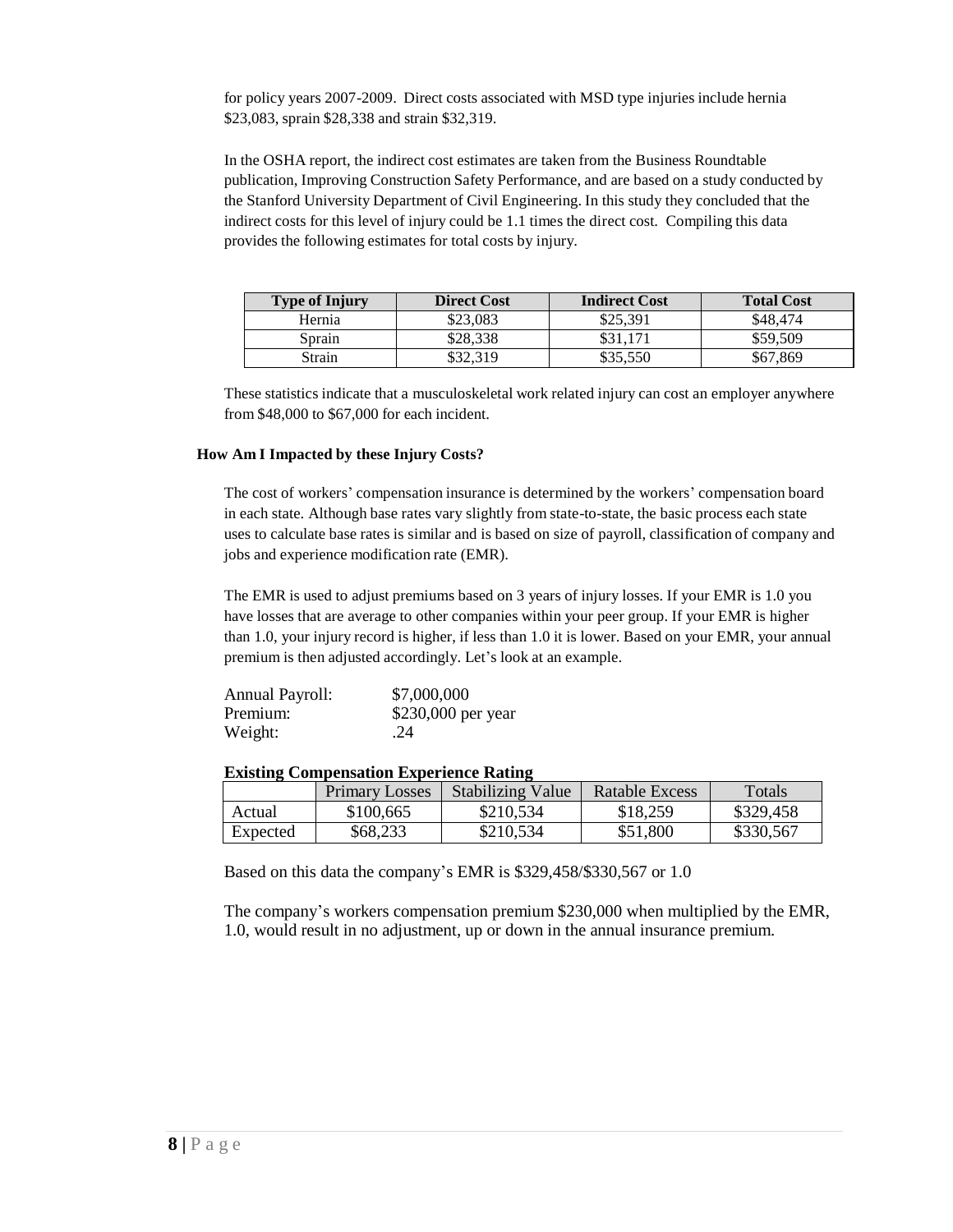Now let's inject a single strain injury that results in a direct cost of \$30,000 paid against the company's workers compensation insurance.

First, we separate the \$30,000 injury into actual incurred losses of \$20,000 and primary losses of \$10,000 as required by the state workers' compensation board where the injury took place. Next we multiply the primary loss, \$20,000 by the weight, 0.24 which is added to the ratable excess, \$4,800.

|          | <b>Primary Losses</b> | <b>Stabilizing Value</b> | Ratable Excess | <b>Totals</b> |
|----------|-----------------------|--------------------------|----------------|---------------|
| Actual   | \$110,665             | \$210,534                | \$23,059       | \$344,258     |
| Expected | \$68,233              | \$210,534                | \$51,800       | \$330,567     |

**Revised Compensation Experience Rating**

Based on this data the company's EMR is \$344,258/\$330,567 or 1.041

The company's workers compensation premium \$230,000 when multiplied by the EMR, 1.041, would result in an increase in the annual premium by \$9,430. Since this injury stays in the EMR calculation for 3 years, the company will be paying a total of \$28,290 over 3 years for this loss, plus \$33,000 of indirect costs. Following are the cash flows for these costs and the annual impact to the company's profit & loss statement.

|                            | Year         | Year 2      | Year 3      | Year 4      |
|----------------------------|--------------|-------------|-------------|-------------|
| Insurance Premium Increase | \$0          | $(\$9,430)$ | $(\$9,430)$ | \$9,430     |
| <b>Indirect Costs</b>      | $(\$33,000)$ | \$0         | \$0         | \$0         |
| <b>EBIDTA</b>              | $(\$33,000)$ | (9, 430)    | (\$9,430)   | $(\$9,430)$ |

## **How Can I Prevent These Costs from Impacting My P&L?**

As seen in the simple above example, safety pays. By implementing a safety program within your organization that includes ergonomics, you are making positive steps to improving the work space for your employees and increase your company's bottom line performance.

If you need to invest in capital equipment in order to achieve this goal, many times this can be done with paybacks less than a year. In the above example if a capital equipment investment of \$28,000 was required to eliminate this strain injury the payback on this investment would be 6 months assuming a cost of capital of 4.5%.